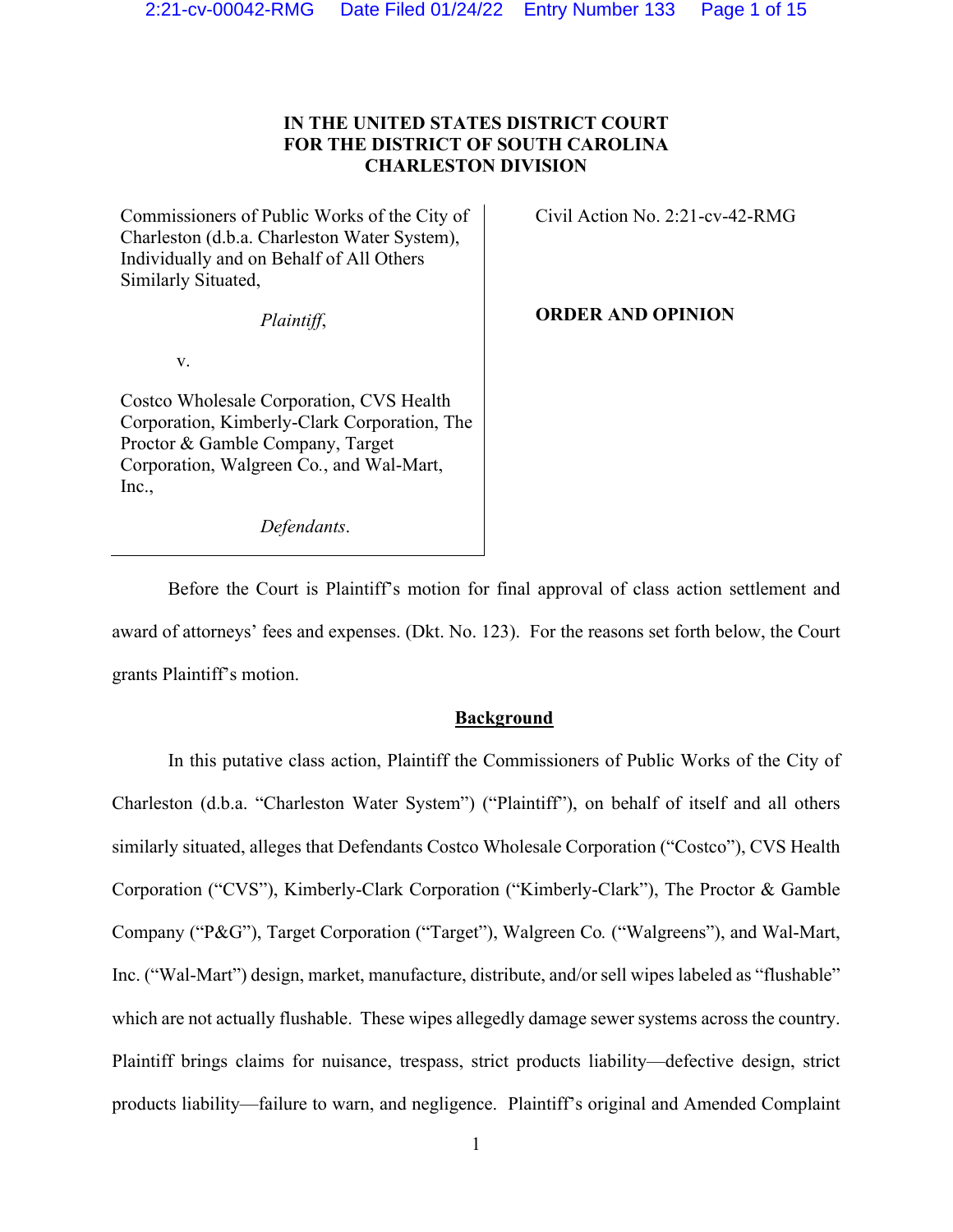seek—in addition to reasonable attorney's fees and costs for class counsel—prospective injunctive relief only. (Dkt. Nos. 1, 85).

On April 26, 2021, Plaintiff moved for preliminary approval of a settlement reached between itself and Kimberly-Clark (the "Parties"). (Dkt. No. 59). Attached to the motion was a full copy of the Parties' Stipulation of Settlement (the "Settlement Agreement"). (Dkt. No. 59-2). At the time Plaintiff filed its motion for settlement approval, Plaintiff's original complaint, (Dkt. No. 1), was its operative pleading.

On June 10, 2021, Kimberly-Clark filed a declaration asserting it had complied with the notice requirements of the Class Action Fairness Act of 2005, 28 U.S.C. § 1715. (Dkt. No. 77).

On July 15, 2021, in response to two letters received by the Court from putative class members, (Dkt. Nos. 80, 81), the Parties agreed to amend the Settlement Agreement's definition of "Plaintiff's Released Claims" to:

"Plaintiff's Released Claims" means any and all claims of Plaintiff and the Settlement Class Members for injunctive relief that arise from or relate to the claims and allegations in the Complaint, including Unknown Claims, and the acts, facts, omissions, or circumstances that were or could have been alleged by Plaintiff in the Action, including but not limited to all claims for injunctive relief related to any wipe products (flushable and non-flushable) currently or formerly manufactured, marketed, or sold by Kimberly-Clark or any of its affiliates. *For the avoidance of doubt, "Plaintiff's Released Claims" do not include claims for damages or other monetary relief, including claims for monetary relief under the law of nuisance*.

(Dkt. Nos. 82, 83). The amendment was intended to dispel concerns raised by the Mayor and City Council of Baltimore and Anne Arundel County that the Settlement Agreement released monetary claims against Kimberly-Clark. *See, e.g.*, (Dkt. No. 82 at 2).

On August 12, 2021, Plaintiff filed its Amended Complaint. (Dkt. No. 85).

## **The Court Preliminarily Approves the Settlement Agreement**

On August 25 and September 9, 2021, the Court held proceedings on Plaintiff's motion for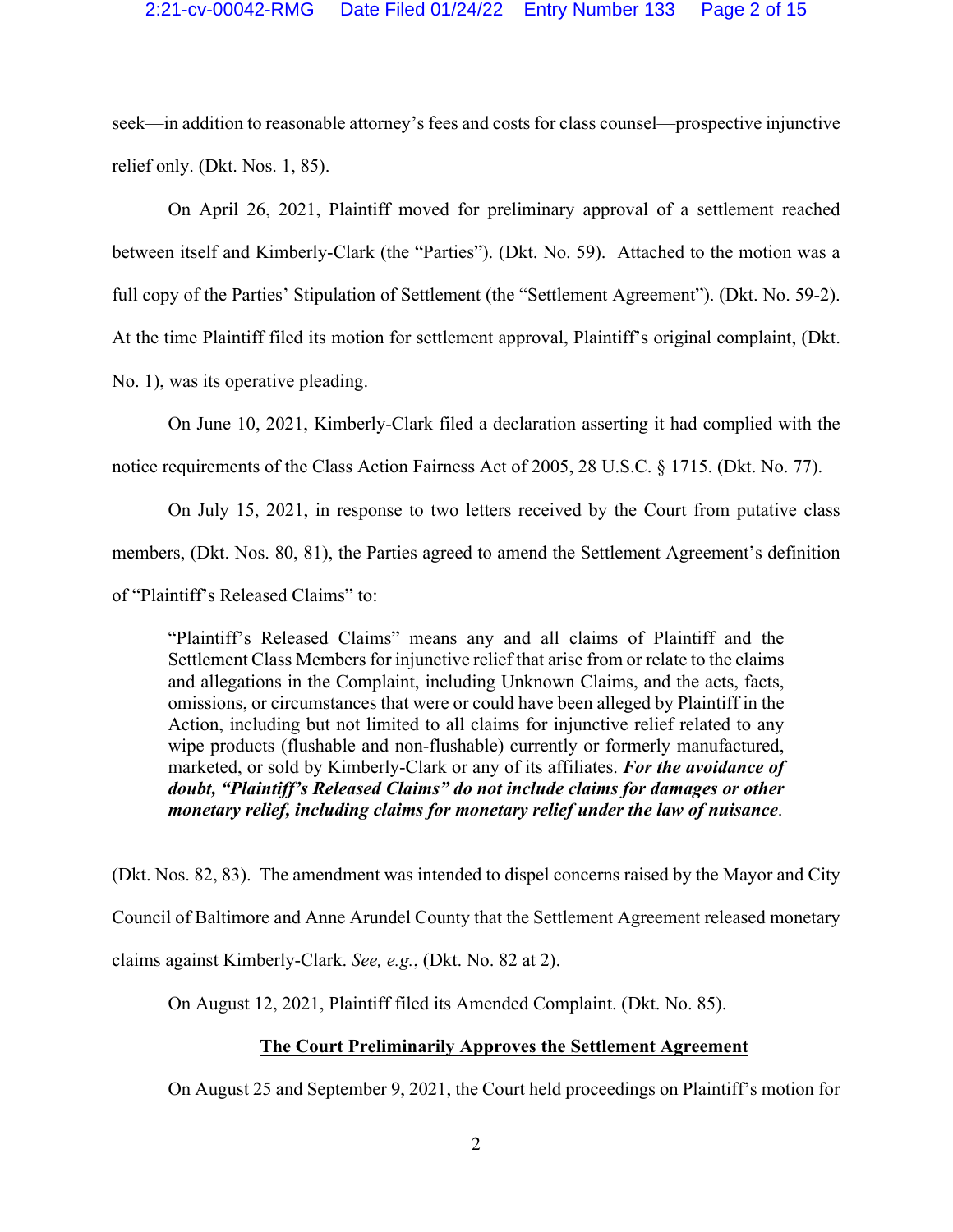preliminary approval of class action settlement. During these proceedings, the Parties agreed to supplement the notice procedures delineated in the Settlement Agreement, (Dkt. No. 59-2 § 7), to provide direct, mailed notice to potential Settlement Class Members—specifically 17,297 publicly owned sewage treatment plant operators located in the United States as of August 27, 2021. The Parties also agreed to publish Summary Notice of one-half page in size once in both the print and online editions of the Water Environment Federation's magazine *Water Environment & Technology*. The Parties filed a copy of the proposed postcard notice. (Dkt. No. 97). The Parties also provided a hard copy of the notice for the Court's inspection.

On October 4, 2021, the Court granted Plaintiff's motion for preliminary settlement approval. (Dkt. No. 98).

The Court subsequently issued an order regarding the timeline for proposed settlement. (Dkt. No. 110). The Court set forth October 25, 2021, as the deadline for publication of the Notice of Settlement via press release, U.S. mail, email, and website, and further ordered that Notice of Settlement be published in the November edition of *Water Environment & Technology.* (*Id.* at 1). The Court further ordered that Class Counsel file for final approval of the Settlement Agreement and Class Counsel's application for fees and expenses by December 29, 2021. (*Id.* at 2); *see also*  (*id.*) (setting December 29, 2021, as the deadline for filing objections and January 12, 2022, as the deadline for filing reply papers to any objections). A fairness hearing was set for January 24, 2022.

On December 13, 2021, Plaintiff moved for final approval of class action settlement and an award of attorneys' fees and expenses. (Dkt. No. 123).

On January 24, 2022, the Court conducted a hearing for final approval of settlement and an award of attorneys' fees and expenses via teleconference. Both Plaintiff and Kimberly-Clark were present and represented by counsel.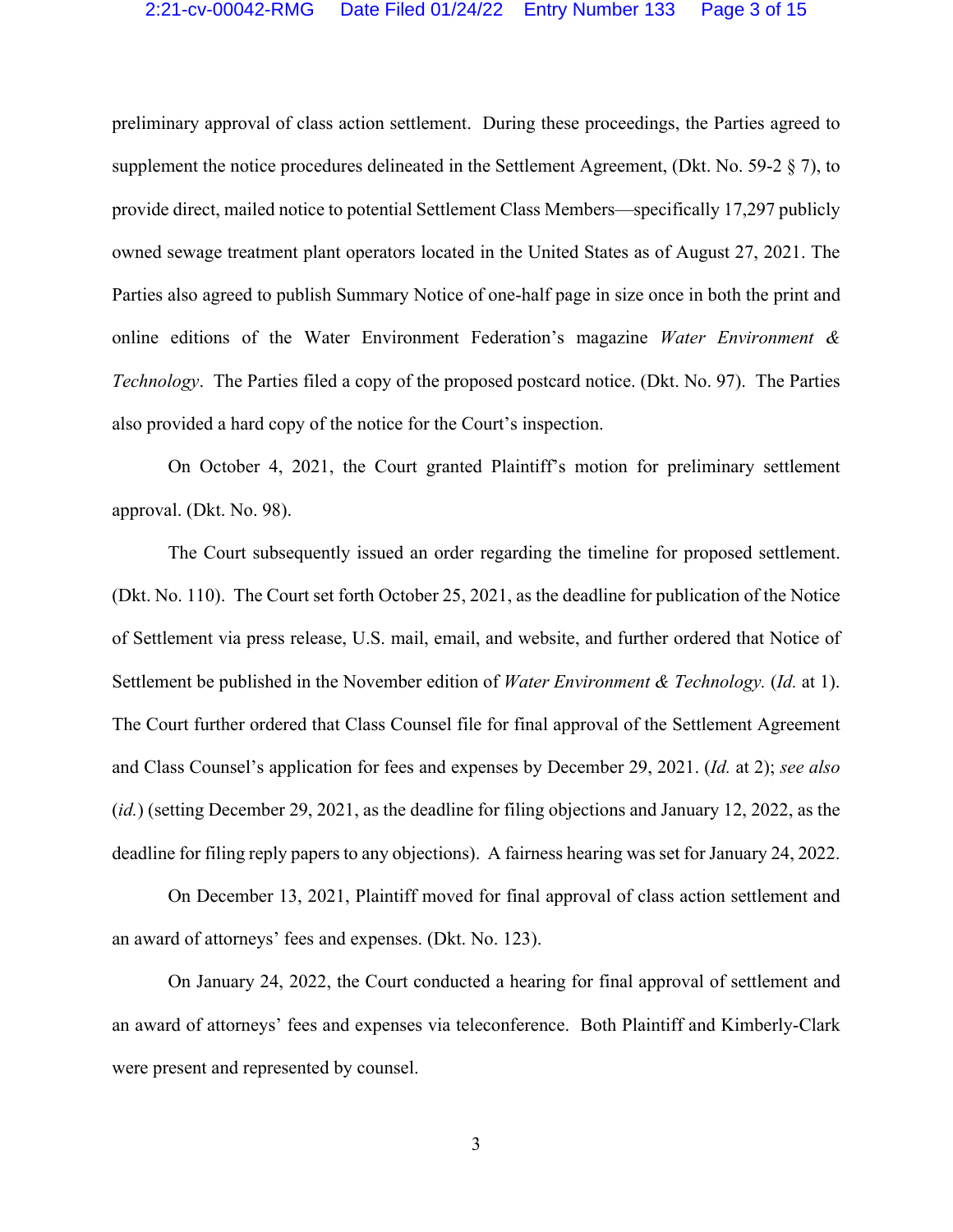#### **Analysis**

When a district court preliminarily approves a settlement after a hearing, the proposed settlement enjoys a presumption of fairness. *See Berkley v. U.S.*, 59 Fed. Cl. 675, 681 (2004) ("Settlement proposals enjoy a presumption of fairness afforded by a court's preliminary fairness determination."); *In re Gen. Motors Corp. Pick–Up Truck Fuel Tank Products Liab. Litig.*, 55 F.3d 768, 785 (3d Cir. 1995) ("This preliminary determination establishes an initial presumption of fairness...."); *Martin v. Cargill, Inc.*, 295 F.R.D. 380, 383 (D. Minn. 2013) (accord); *In re Tableware Antitrust Litig.*, 484 F.Supp.2d 1078, 1079 (N.D. Cal. 2007) (accord); *Gaston v. LexisNexis Risk Sols. Inc.*, No. 516CV00009KDBDCK, 2021 WL 2077812, at \*1 (W.D.N.C. May 24, 2021) (accord).

## **1. Certification of Settlement Class**

A settlement class pursuant to Fed. R. Civ. P. 23(b)(2) is hereby certified. The "Settlement Class" is composed of "All STP Operators in the United States whose systems were in operation between January 6, 2018 and the date of preliminary approval [October 4, 2021]." (Dkt. No. 59-2 ¶ 1.23). An "STP Operator" is an entity that "owns and/or operates sewage or wastewater conveyance and treatment systems, including municipalities, authorities, and wastewater districts." (*Id.* at 2).

Further, the Court finds that the Settlement Class satisfies the requirements for class certification under Federal Rule of Civil Procedure 23. The requirements that must be met under Rule 23(a) are (1) numerosity, (2) commonality, (3) typicality, and (4) adequacy of representation. In addition, the parties must satisfy one of the subsections of Rule 23(b) for their proposed classes.

The Court confirms its prior holding that the Rule 23(b)(2) Settlement Class satisfies the numerosity requirement of Rule 23(a)(1) as the number of STP Operators in the United States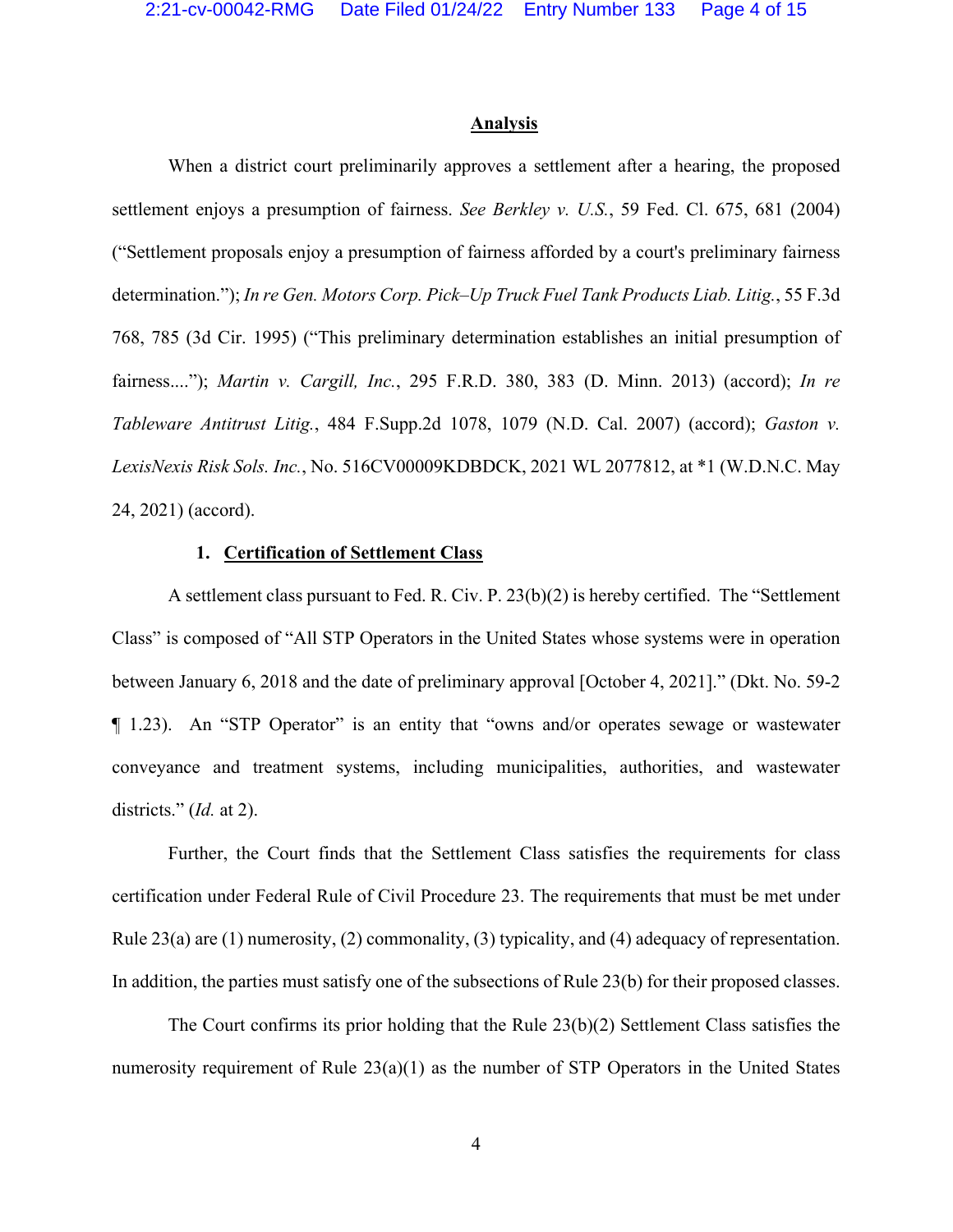exceeds, at least, 17,000. *See, e.g., Cypress v. Newport News Gen. and Non-Sectarian Hosp. Ass'n*, 375 F.2d 648, 653 (4th Cir. 1967) (stating that a class of 18 members met numerosity requirement).

The Court further confirms its prior holding that the commonality requirement of Rule  $23(a)(2)$  is met. The commonality requirement – at least as it relates to a settlement class – is "not usually a contentious one: the requirement is generally satisfied by the existence of a single issue of law or fact that is common across all class members and thus is easily met in most cases." Conte, 1 NEWBERG ON CLASS ACTIONS 5th § 3:18; *see also Tatum v. R.J. Reynolds Tobacco Co.*, 254 F.R.D. 59, 64 (M.D.N.C. 2008) (noting that "[t]he commonality requirement is relatively easy to satisfy") (quoting *Buchanan v. Consol. Stores Corp.*, 217 F.R.D. 178, 187 (D. Md. 2003)). As noted by prior order, the Parties have enumerated various common questions which show the requirement is met. *See* (Dkt. No. 98 at 5-6).

The Court also confirms its prior holding that the typicality requirement of Rule 23(a)(3) is met. Typicality requires the class representatives' claims to be "typical of the claims or defenses of the class." Fed. R. Civ. P.  $23(a)(3)$ . Typicality is satisfied if the plaintiff's claim is not "so different from the claims of absent class members that their claims will not be advanced by plaintiff's proof of his own individual claim. That is not to say that typicality requires that the plaintiff's claim and the claims of class members be perfectly identical or perfectly aligned." *Deiter v. Microsoft Corp.*, 436 F.3d 461, 466–67 (4th Cir. 2006). Here, there is a sufficient link between Plaintiff's claims and those of absent class members. Like absent class members, Plaintiff is a STP Operator which has allegedly suffered damages caused by flushable wipes. *See* (Dkt. No. 85 at 24- 36) (describing similar alleged harms suffered by STP Operators outside of South Carolina). In sum, Plaintiff and the Settlement Class Members' claims arise out of the same alleged course of conduct by Kimberly-Clark and are based on identical legal theories.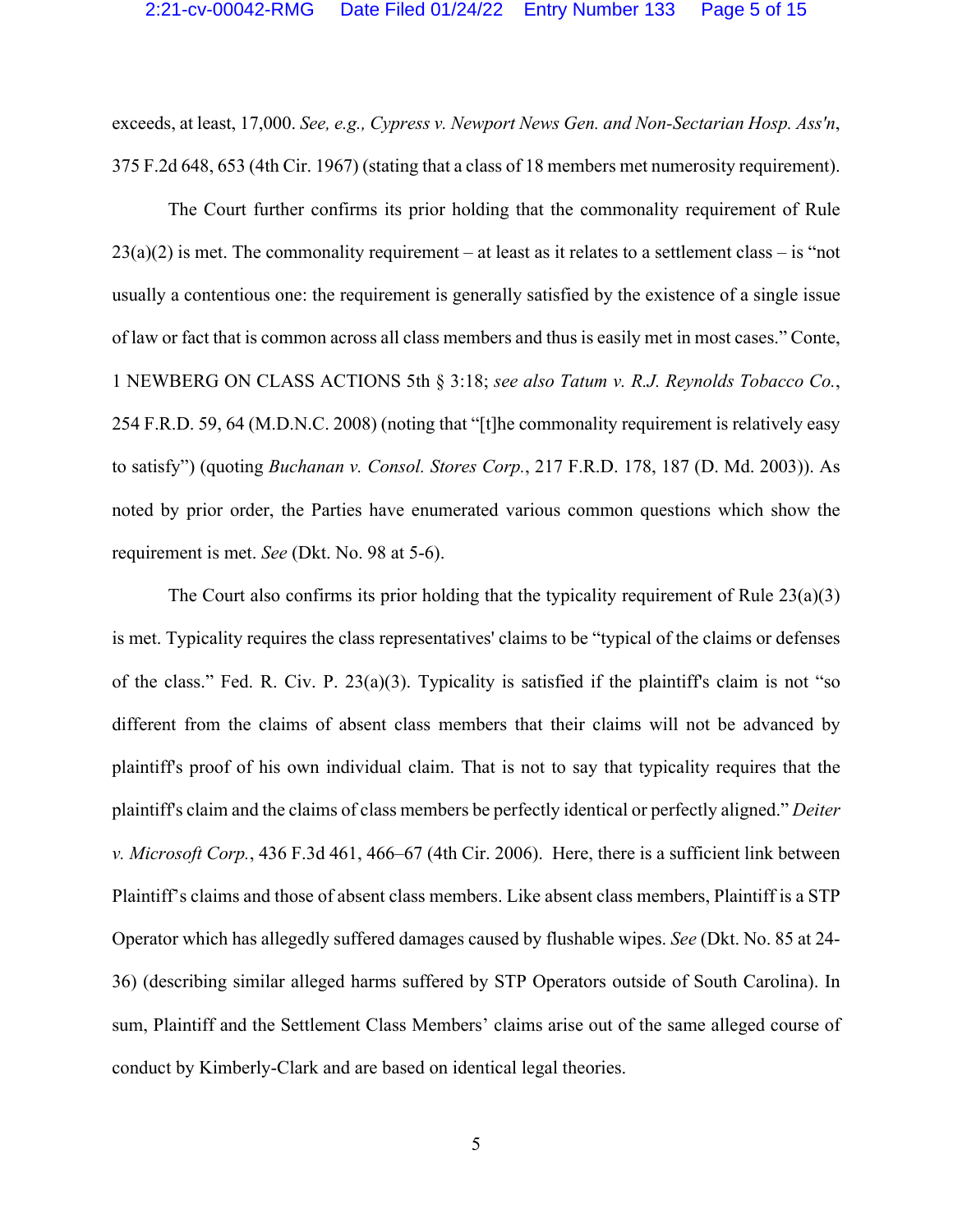#### 2:21-cv-00042-RMG Date Filed 01/24/22 Entry Number 133 Page 6 of 15

Further, the Court confirms its prior holding that Plaintiff and their counsel are adequate representatives of the Settlement Class. In reaching this determination, the Court has considered whether Plaintiff will fairly and adequately protect the interests of the class. *Knight v. Lavine*, No. 1:12-CV-611, 2013 WL 427880 at \*3, 2013 U.S. Dist. LEXIS 14855 at \*9 (E.D. Va. Feb. 4, 2013).

First, the Court confirms the finding that Plaintiff has no interests antagonistic to the interest of other members of the Settlement Class. Moreover, the Settlement Agreement preserves the right of class members to seek monetary damages and non-injunctive relief against Kimberly-Clark.

Second, the Court confirms its finding that proposed Class Counsel are competent to undertake this litigation. Class Counsel have extensive experience in class actions and in actions of a similar nature. Further, Class Counsel have demonstrated vigorous prosecution of the class claims throughout this litigation. Accordingly, the Court is satisfied that Plaintiff and Class Counsel are adequate representatives of the settlement under Rule 23(a)(4).

The Court further confirms its finding that as to the Settlement Class, Kimberly-Clark has acted on grounds generally applicable to the class as a whole. Here, the Settlement Agreement treats all settlement class members equally in granting them the benefits of injunctive relief. *See Wal-Mart Stores, Inc. v. Dukes*, 564 U.S. 338, 131 S. Ct. 2541, 2557, 180 L.Ed.2d 374 (2011) ("The key to the  $(b)(2)$  class is the indivisible nature of the injunctive or declaratory remedy warranted—the notion that the conduct is such that it can be enjoined or declared unlawful only as to all of the class members or as to none of them.") (citation omitted); *see also Berry v. LexisNexis Risk & Info. Analytics Grp., Inc.*, No. 3:11-CV-754, 2014 U.S. Dist. LEXIS 124415 at \*34 (E.D. Va. Sept. 5, 2014), affirmed by *Berry v. Schulman*, 807 F.3d 600 (4th Cir. 2015) ("The Court finds that certification of the Rule 23(b)(2) class in this case is appropriate because the injunctive relief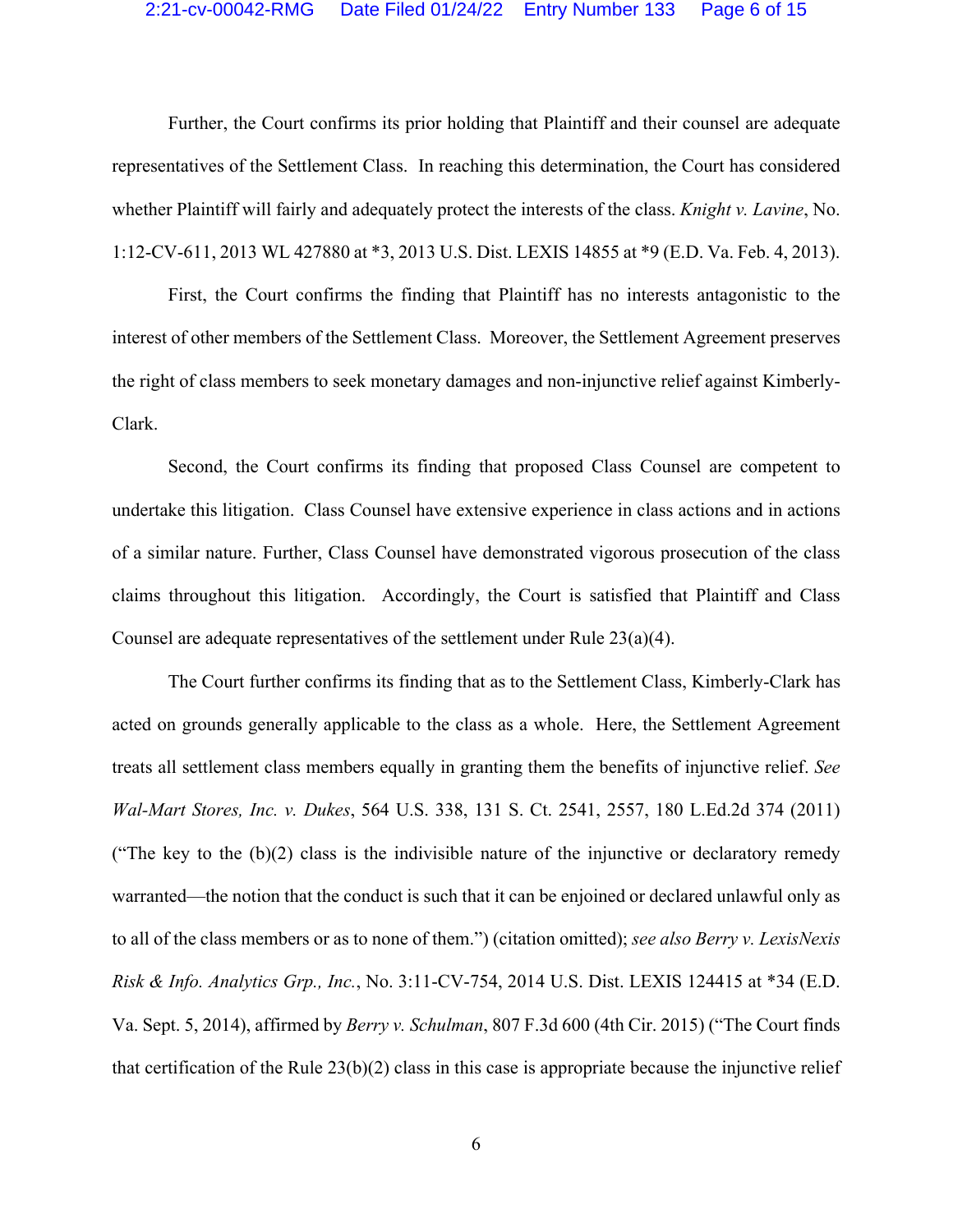sought is indivisible and applicable to all members of the Rule  $23(b)(2)$  class.") (citation and internal quotation marks omitted). The proposed class action settlement thus satisfies the elements of Rule 23(b)(2).

Accordingly, the Court hereby certifies a settlement class as follows:

Settlement Class: All STP Operators in the United States whose systems were in operation between January 6, 2018 and October 4, 2021.

Excluded from the Settlement Class are counsel of record (and their respective law firms) for any of the Parties, employees of Kimberly-Clark, and any judge presiding over this action and their staff, and all members of their immediate families.

## **2. Appointment of Class Counsel and Class Representative**

Having certified the class under Rule  $23(b)(2)$ , and having considered the work Plaintiff's counsel has done in identifying and investigating potential claims in this action, counsel's experience in handling complex litigation, counsel's knowledge of the applicable law, and the resources counsel have committed to representing the Settlement Class, the following attorneys are designated Class Counsel under Rule 23(g)(1):

- Frank Paul Calamita, III of Aqua Law PLC; and
- Vincent M. Serra of Robbins Geller Rudman and Dowd LLP.

Plaintiff is appointed Class Representative.

## 3. **Final Approval of Proposed Settlement**

Under Rule  $23(e)(1)$  the Court will approve a class action settlement if it is "fair, reasonable, and adequate." Fed. R. Civ. P. 23(e)(1). At the preliminary approval stage, the Court made a determination as to the fairness, reasonableness, and adequacy of the settlement terms. Fed. R. Civ. P. 23(e)(2); *see also* Manual for Complex Litigation (Fourth) ("MCL"), § 21.632 (4th ed. 2004). The Fourth Circuit has bifurcated this analysis into consideration of the fairness of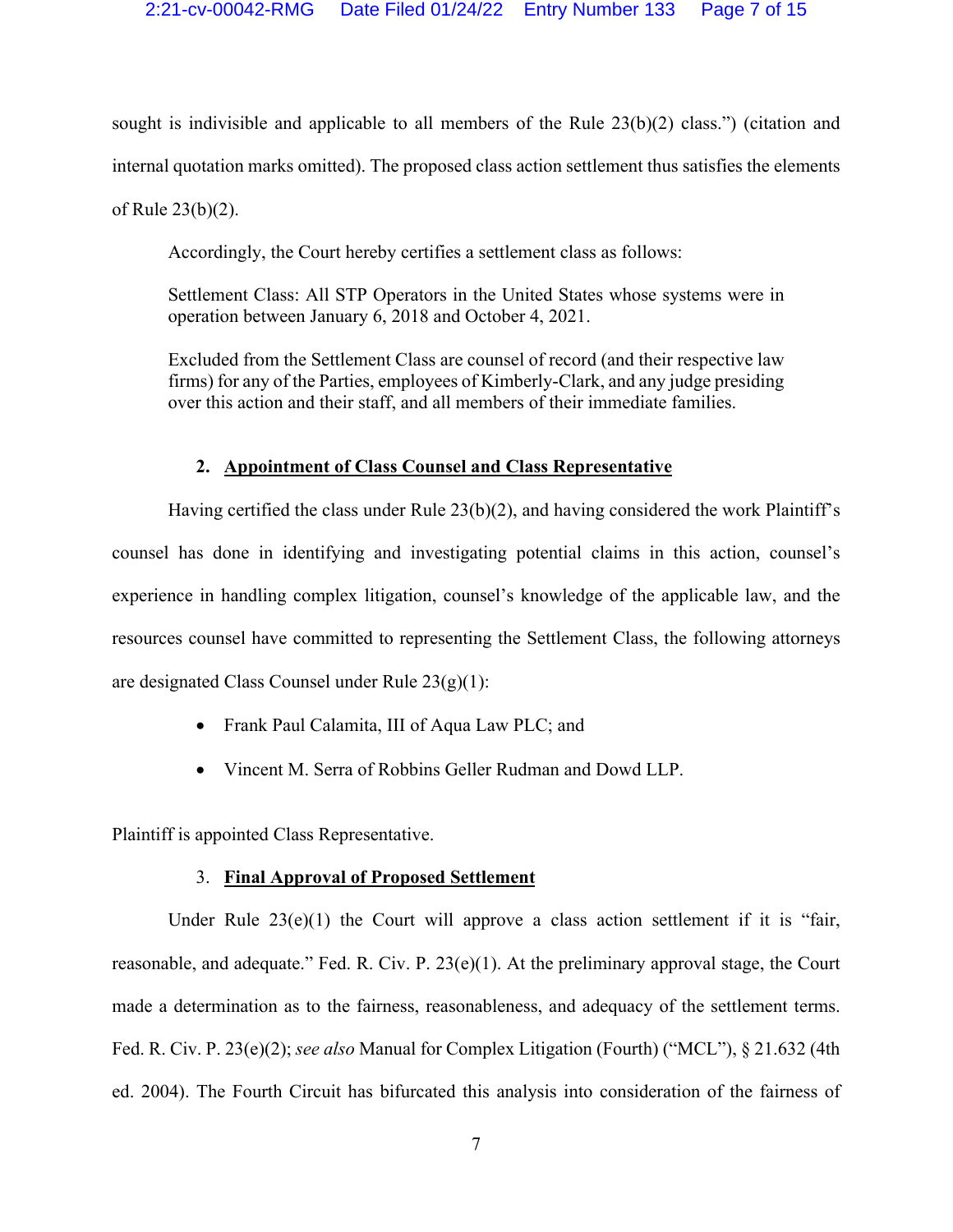settlement negotiations and the adequacy of the consideration to the class. *In re Jiffy Lube Secs. Litig.*, 927 F.2d 155, 158–59 (4th Cir. 1991). At the preliminary approval stage, the Court found that the settlement was within "the range of possible approval." *Scott v. Family Dollar Stores, Inc.*, No. 3:08-cv-00540-MOC-DSC, 2018 U.S. Dist. LEXIS 41908, at \*10 (W.D.N.C. Mar. 14, 2018); *Horton v. Merrill Lynch, Pierce, Fenner & Smith*, 855 F. Supp. 825, 827 (E.D.N.C. 1994) (citing *In Re Mid-Atlantic Toyota Antitrust Litigation*, 564 F. Supp. 1379, 1384 (D. Md. 1983)).

The Fourth Circuit has set forth the factors to be used in analyzing a class settlement for fairness: (1) the posture of the case at the time the proposed settlement was reached, (2) the extent of discovery that had been conducted, (3) the circumstances surrounding the settlement negotiations, and (4) counsel's experience in the type of case at issue. *Jiffy Lube*, 927 F.2d at 158– 59.

The Court finds that the settlement reached in this case was the result of a fair process. Although negotiated early in the life of this litigation, as outlined in Plaintiff's motion, the proposed settlement was the result of extensive prior communication between the Parties. Namely, in late 2019, Class Counsel informed Kimberly-Clark's counsel that it "was preparing to file a putative class action in federal court on behalf of a nationwide class of STP Operators" (the "Proposed Action"). (Dkt. No. 123-1 at 9-11). These discussions "picked up" on earlier discussions between Class Counsel and Kimberly-Clark which began in *The Preserve at Connetquot Homeowners Association, Inc. v. Costco Wholesale Corporation, et al.*, 2:17-cv-JFB-AYS (E.D.N.Y.). Like the instant action, in *Connetquot* counsel for Plaintiff represented an STP Operator bringing similar claims against "the same Defendants here." (Dkt. No. 59 at 11) (noting that Plaintiff's counsel's consultants in *Connetquot* "received testing data from, and conducted testing in coordination, with Kimberly-Clark in December 2018 in connection with settlement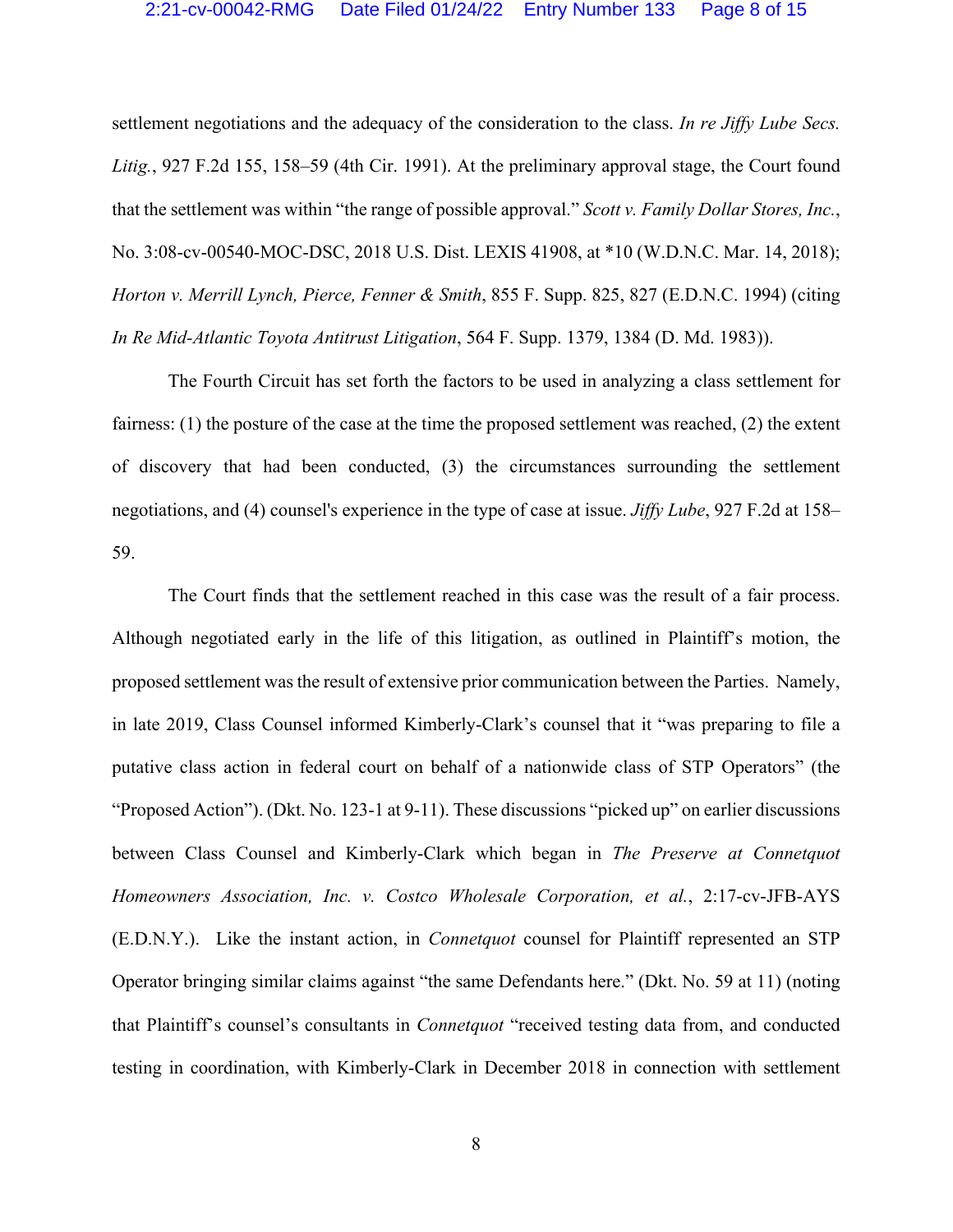discussions"). Further, in April 2020, counsel for Plaintiff and Kimberly-Clark discussed resolving Plaintiff's Proposed Action as part of an anticipated mediation in another separate, but related case *Kurtz v. Kimberly-Clark Corporation, et al.*, No. 1:14-cv-01142-PKC-RML (E.D.N.Y.), a certified consumer class action on behalf of New York purchasers of Kimberly-Clark and Costco's flushable wipes. (*Id.*). Plaintiff states that on July 15, 2020, in connection with the mediation, Plaintiff provided Kimberly-Clark a formal proposal to resolve the Proposed Action, but that the parties did not reach an agreement at that time. (*Id.*). After the original complaint in this action was filed in January 2021, Plaintiff states the Parties continued to engage in arm-length's settlement discussions which, over the course of the next roughly 3-4 months, led to the Settlement Agreement. (*Id.* at 12); (Dkt. No. 123-1 at 11-12).

 Therefore, while the Settlement Agreement was negotiated before formal discovery was conducted, the Court finds that the Parties' history of litigating similar, if not identical issues, combined with Plaintiff's counsel's extensive experience of the same, indicate the settlement was negotiated at arm's length. *See In re Lupron Marketing and Sales Practices Litigation*, 228 F.R.D. 75, 94, R.I.C.O. Bus. Disp. Guide (CCH) P 10888 (D. Mass. 2005) ("The storm warnings indicative of collusion are a 'lack of significant discovery and [an] extremely expedited settlement of questionable value accompanied by an enormous legal fee.'") (quoting *In re General Motors Corp. Pick-Up Truck Fuel Tank Products Liability Litigation*, 55 F.3d 768, 801, 31 Fed. R. Serv. 3d 845 (3d Cir. 1995)).

The Settlement Agreement provides for injunctive relief including  $\degree(1)$  enhanced Product<sup>1</sup> performance; (2) confirmatory Product performance testing; (3) Product labeling improvements;

<sup>&</sup>lt;sup>1</sup> The Settlement Agreement defines "Product" as "Kimberly-Clark's Cottonnelle-branded flushable wipes manufactured in the United States, including any FreshCare or GentlePlusbranded Cottonelle flushable wipes." (Dkt. No. 59-2 ¶ 1.19).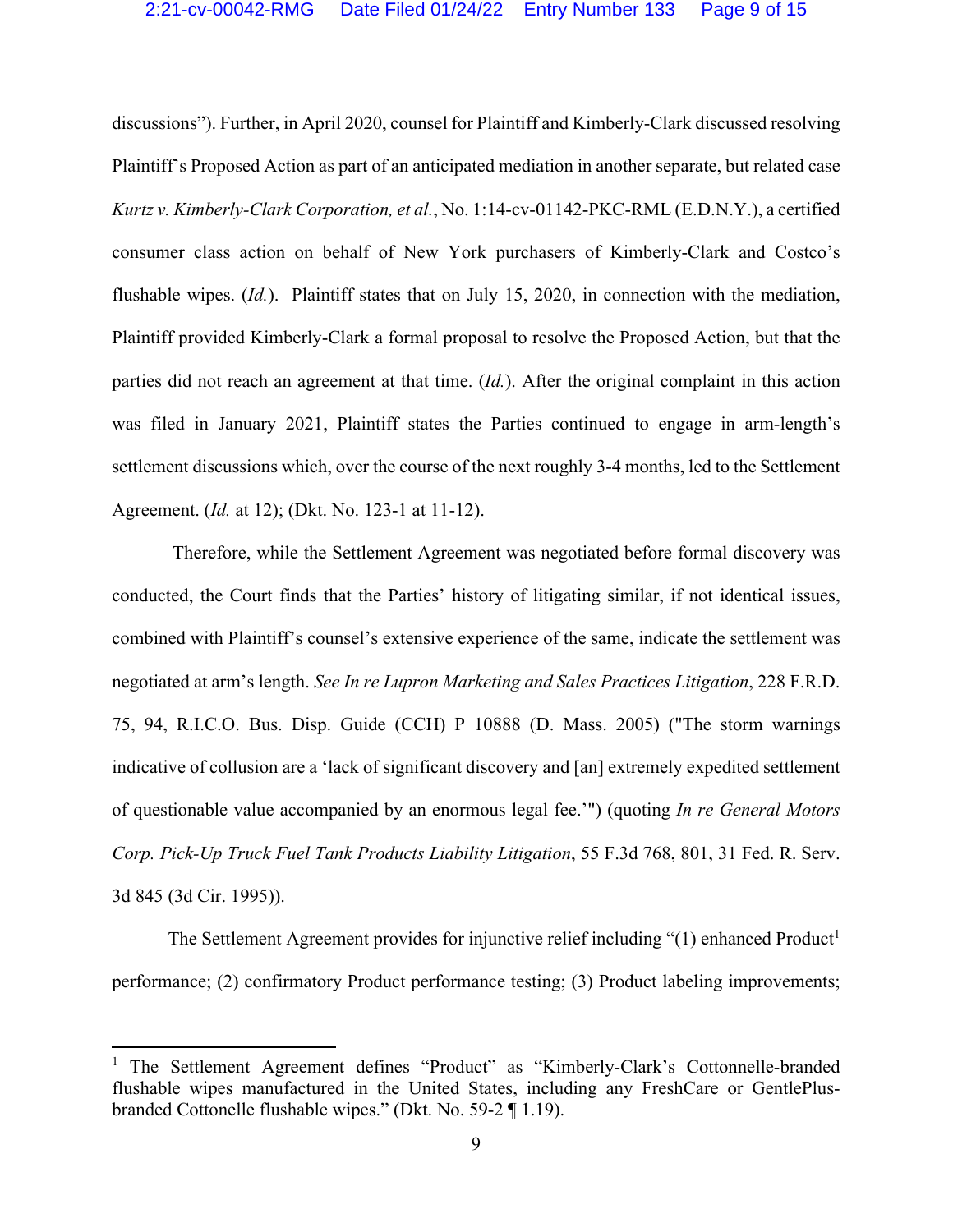and (4) public outreach about flushable and non-flushable wipes." (Dkt. No. 59-1 at 13); (59-2 at

8-14); (Dkt. No. 123-1 at 12-14). The proposed relief consists of:

[I]njunctive relief in response to Plaintiff's claims, including: (1) enhanced Product performance; (2) confirmatory Product performance testing; (3) Product labeling improvements; and (4) public outreach about flushable and non-flushable wipes.

First, Kimberly-Clark has agreed that its Product will comply with specific testing criteria, including implementing manufacturing improvements to ensure that the Product meets the IWSFG 2020: "PAS 3" flushability specifications by May 1, 2022, and ensuring that the Product currently meets all other IWSFG 2020 specifications and a modified PAS 3 specification of an average pass-through percentage of at least 70% after 30 minutes of testing, with all other parameters remaining the same. Settlement Agreement at ¶2.1(a).

Second, Kimberly-Clark has agreed to certain testing implementation and monitoring, including two years of confirmatory testing to verify that the Product continues to meet the IWSFG 2020 specifications after May 2, 2022, either by: (1) hosting periodic independent testing of the Product; or (2) submitting the Product to a mutually acceptable lab for independent testing beginning May 1, 2022. Settlement Agreement at ¶2.1(b).

Third, Kimberly-Clark has agreed to labeling changes for both flushable and nonflushable products. For flushable products (i.e., the Product), upon verification that the Product meets IWSFG 2020 specifications (including PAS 3), Kimberly-Clark will modify the packaging and websites for the Product to add language specifying the bases or sources for the "flushable" claim that appears on its labeling, including that the Product complies with IWSFG 2020 and INDA GD4 guidelines. Settlement Agreement at  $\P$ 2.1(c)(i).

For non-flushable labeling, Kimberly-Clark will add prominent language or illustration on its non-flushable wipes products (e.g., baby wipes) identifying the non-flushable products as "nonflushable" or instructing users not to flush the nonflushable products (e.g., "Do Not Flush"), and will meet the "do not flush" labeling standards set forth in Section 3 of House Bill 2565 of Washington State, enacted March 26, 2020 ("HB2565"). Id. at  $[2.1(c)(ii)$ . Kimberly-Clark also agreed that it would exceed the standards of HB2565 insofar as it will include "do not flush" symbols or warnings on not only the principal display panel, but also at least two additional panels of packaging for "non-flushable" wipes products, and will include certain high contrast coloring to its "Do Not Flush" symbol. *Id.* Significantly, the Washington State labeling legislation is substantively identical to similar legislation in California, Oregon, and Illinois.

Fourth, beyond product improvements and labeling enhancements, Kimberly-Clark has agreed to work with Plaintiff to instruct consumers not to flush non-flushable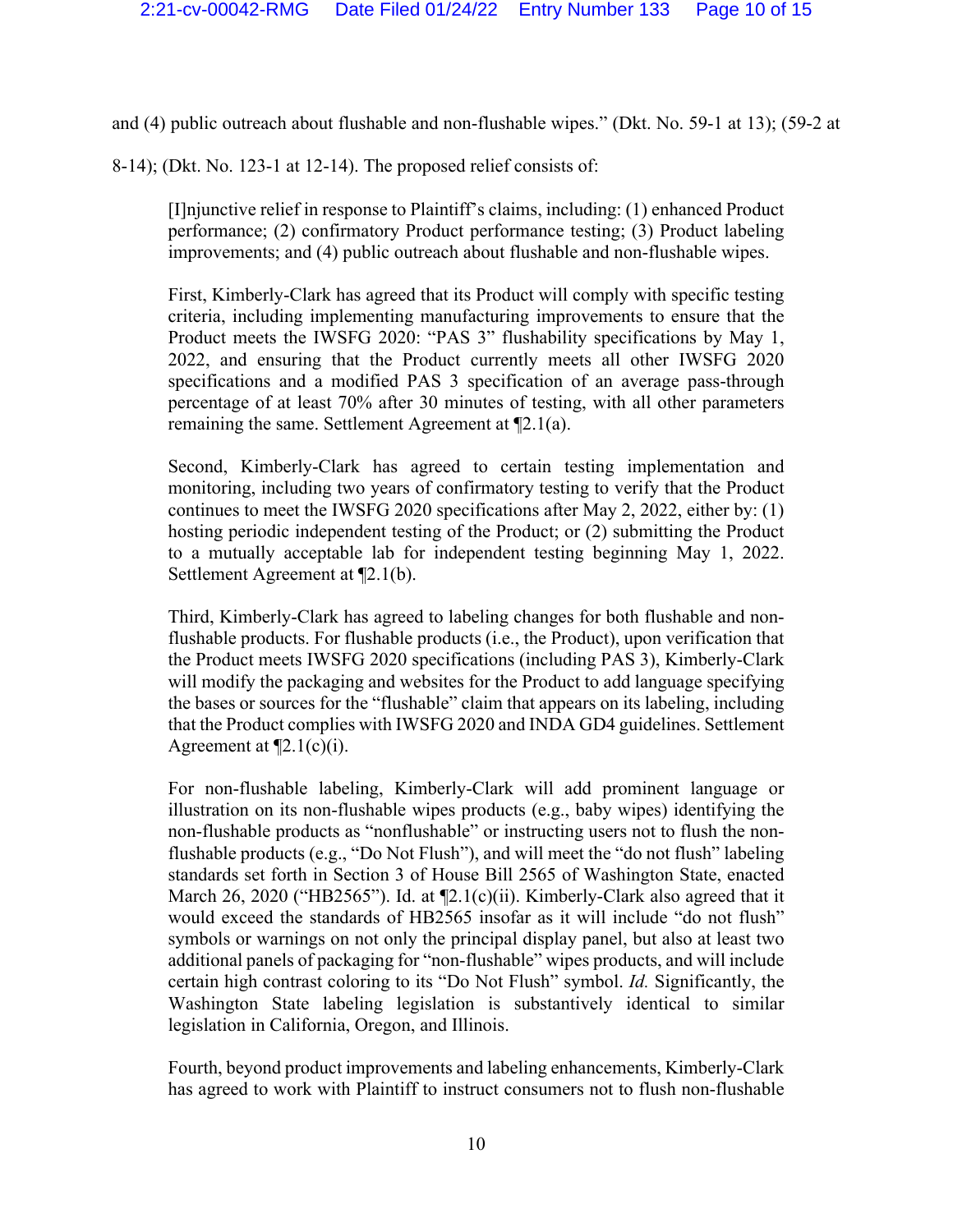wipes and to conduct outreach to help educate consumers about which wipes are truly flushable, including promoting its compliance with IWSFG 2020: PAS 3. *Id.* at  $\P$ 2.1(b)(i)-(iii).

(Dkt. No. 123-1 at 12-14).

The Court finds that the Settlement Agreement is clearly adequate. *See Toyota Antitrust Litigation*, 564 F. Supp. at 1384. In an analysis of the adequacy of a proposed settlement, the relevant factors to be considered may include: (1) the relative strength of the case on the merits, (2) any difficulties of proof or strong defenses the plaintiff and class would likely encounter if the case were to go to trial, (3) the expected duration and expense of additional litigation, (4) the solvency of the defendants and the probability of recovery on a litigated judgment, (5) the degree of opposition to the proposed settlement, (6) the posture of the case at the time settlement was proposed, (7) the extent of discovery that had been conducted, (8) the circumstances surrounding the negotiations, and (9) the experience of counsel in the substantive area and class action litigation. *See Jiffy Lube*, 927 F.2d at 159; *West v. Cont'l Auto., Inc.*, No. 3:16-cv-00502, 2018 WL 1146642 at \*4, 2018 U.S. Dist. LEXIS 26404 at \*10 (W.D.N.C. Feb. 5, 2018).

In this action, all Defendants besides Kimberly-Clark have vigorously disputed Plaintiff's claims. *See* Order and Opinion, (Dkt. No. 121) (denying motion to dismiss Amended Complaint under the doctrine of primary jurisdiction); Order and Opinion, (Dkt. No. 122) (denying motion to dismiss Amended Complaint in its entirety under Fed. R. Civ. P. 12(b)(6)). Plaintiff admits that if Kimberly-Clark had not reached a settlement with Plaintiff, Kimberly-Clark would likely have engaged in similar motion practice. Plaintiff further admits the difficulty in bringing actions such as the instant one, (Dkt. No. 123-1 at 20-21); (Dkt. No. 59-1 at 19-20), and notes that one of Plaintiff's counsel's prior actions against Kimberly-Clark resulted in a dismissal due to a lack of standing, *see Preserve at Connetquot Homeowners Ass'n, Inc. v. Costco Wholesale Corp.*, No.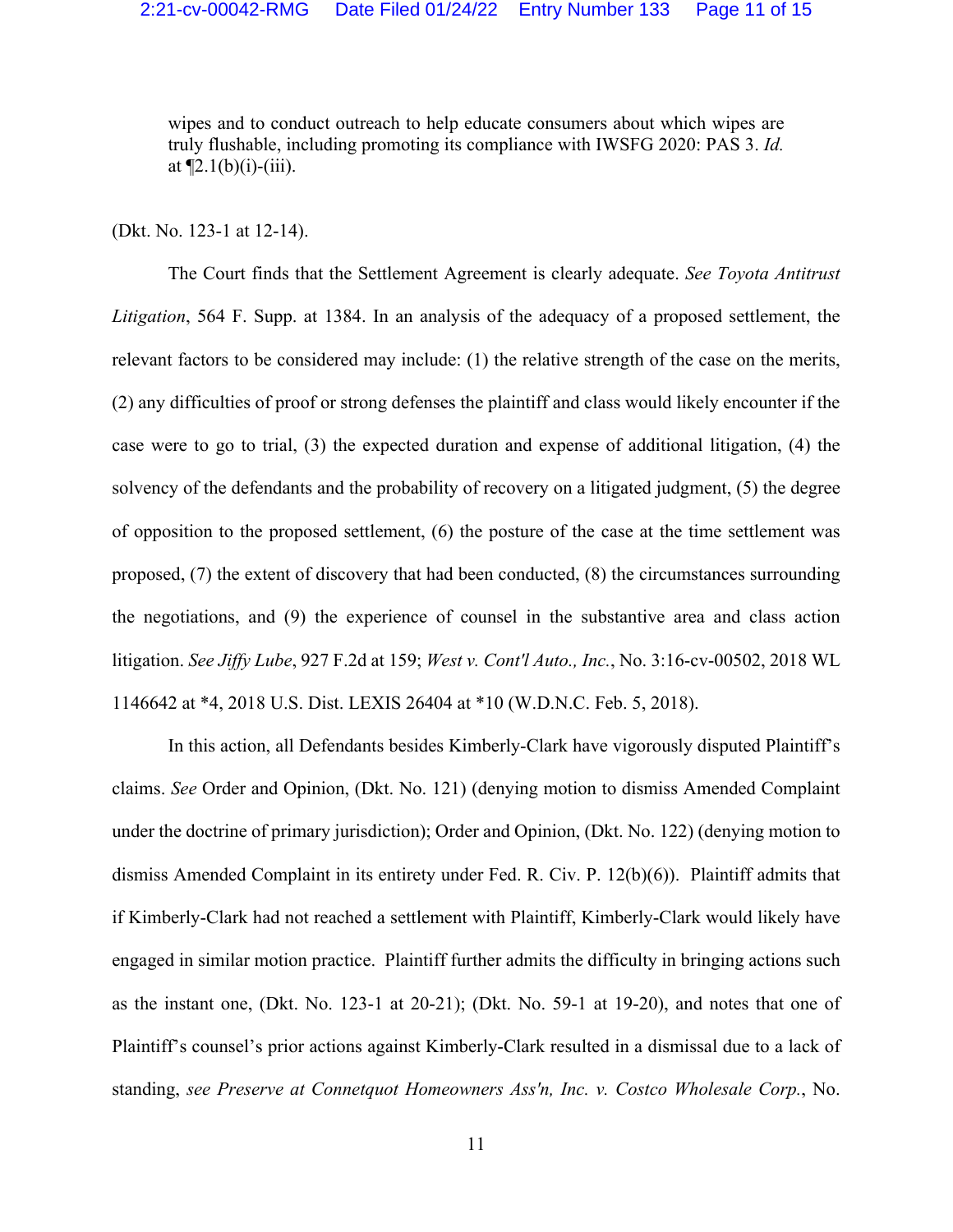17CV7050JFBAYS, 2019 WL 337093, at \*1 (E.D.N.Y. Jan. 28, 2019). *See also* (Dkt. No. 123-1 at 20-21) (admitting that if this action had proceeded as to Kimberly-Clark and had reached discovery, "hurdles to proving liability," such as proving proximate cause, "would remain" and would necessitate expensive expert testimony). Further, the Court observes that the injunctive relief provided against Kimberly-Clark in the Settlement Agreement mirrors significant portions of the relief which Plaintiff affirmatively seeks in its Amended Complaint. In sum, the likelihood of substantial future costs weighed against the uncertainty of further litigation favors approving the proposed settlement. *See Sims v. BB&T Corp*., No. 1:15-CV-732, 2019 WL 1995314, at \*4-5 (M.D.N.C. May 6, 2019).

The Court received a single objection to the Settlement Agreement. The North Shore Water Reclamation District ("NSWRD") of Gurnee, Illinois filed an objection with the Court whereby it expressed discontent with the fact it could not "opt-out" of the proposed settlement. (Dkt. No. 126 at 2). NSWRD does not substantively dispute, however, that no opt-out mechanism exists as to Rule 23(b)(2) classes. *Berry v. Schulman*, 807 F.3d 600, 612 (4th Cir. 2015) ("[T]he premise behind certification of mandatory classes under Rule 23(b)(2) is that because the relief sought is uniform, so are the interests of class members, making class-wide representation possible and optout rights unnecessary."). NSWRD further objects that it did not have the opportunity to "participate" in the negotiation of the settlement. (*Id.* at 1). NSWRD, however, cites no case law in support of its argument—an argument which ignores, and in-fact runs contrary to the operation of Rule 23. *Berry*, 807 F.3d at 612 ("And before a class may be certified under Rule 23(b)(2), of course, a court must find under Rule 23(a)(4)—as the district court did here—that the interests of all of the class members will be fairly and adequately represented by the named plaintiffs and class counsel. Rule 23(e)'s settlement approval process provides additional protection, ensuring that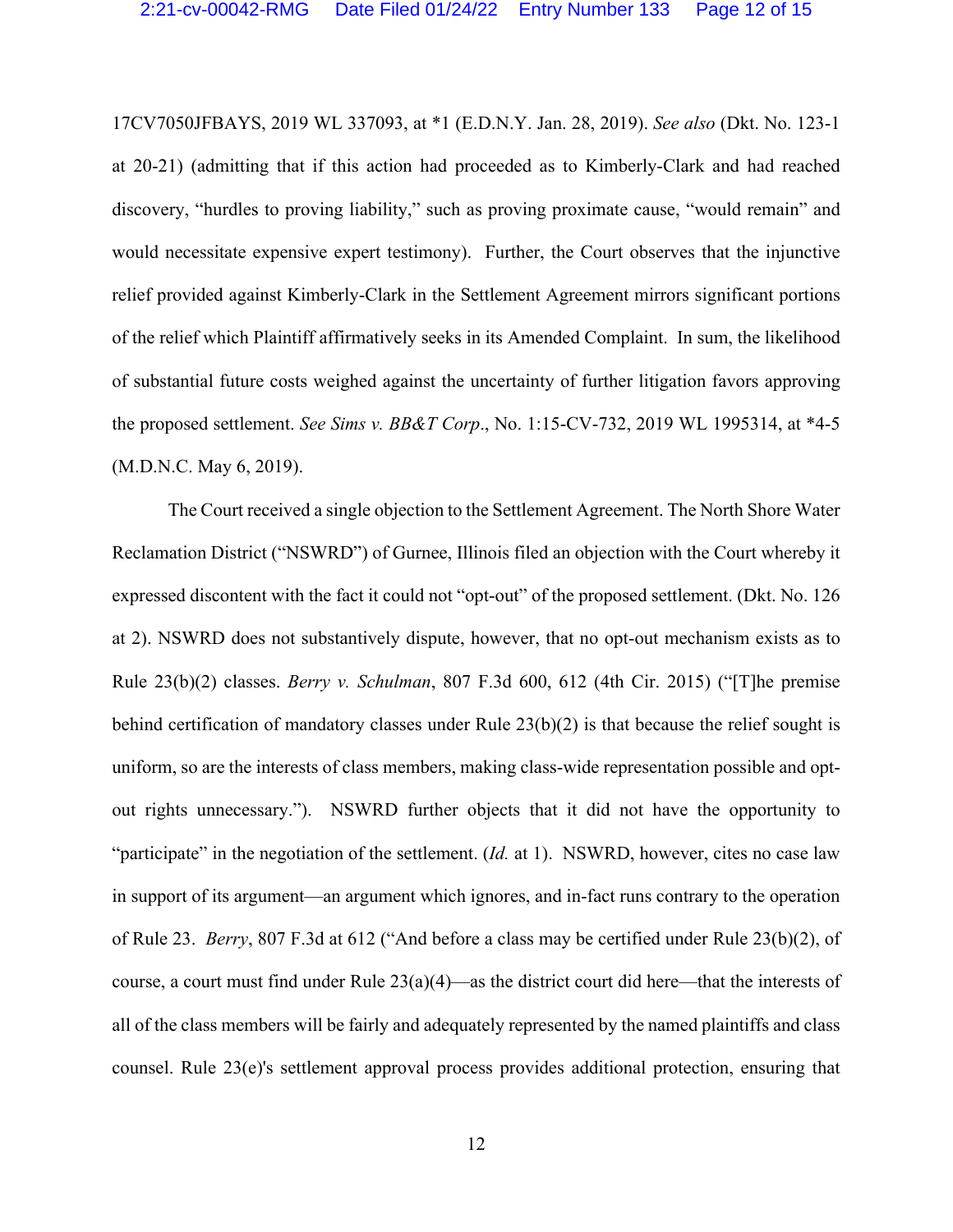Rule 23(b)(2) class members receive notice of a proposed settlement and an opportunity to object, and that a 'settlement will not take effect unless the trial judge—after analyzing the facts and law of the case and considering all objections to the proposed settlement—determines it to be fair, adequate, and reasonable.'"). NSWRD states it does "not intend to personally appear, present witnesses and/or testify at the Final Approval hearing," (Dkt. No. 126 at 2), and NSWRD did not in-fact appear at the Court's January 24, 2022, fairness hearing.

By contrast, the Court received various letters of support for the Settlement Agreement. (Dkt. No. 127 a 1-2) (letter of support from the Missouri Cleanwater Agencies, representing "90 percent of Missouri's sewered population"); (*Id.* at 4-8) (letter of support signed by 33 South Carolina water districts); (*Id.* at 10-11) (letter of support from West Virginia Water Quality Association, representing "90 percent of West Virginia's sewered population"); *see also* Plaintiff's Reply to Objections, (Dkt. No. 129) (rebutting NSWRD's objections).

#### **4. Notice for The Proposed Settlement Class**

As outlined in the Settlement Agreement, (Dkt. No. 59-2 § 7), and as further agreed to by the Parties in proceedings before the Court, "Notice" consisted of the following: (1) First-Class direct mailed notice to the 17, 297 publicly owned sewage treatment plant operators located in the United States as of August 27, 2021; (2) Publication of a Summary Notice, Ex. C, (Dkt. No. 59-2 at 45-46), of one-half page in size once in both the print and online editions of the Water Environment Federation's magazine *Water Environment & Technology*; (3) Transmittal by email of the Notice of Settlement, Ex. B, (Dkt. No. 59-2 at 30-43), to roughly 23 national and local water organizations; (4) a Settlement website; (5) Publication of a Summary Notice via press release issued by the Parties; and (6) notice of the Proposed Settlement to federal and state officials as required by the Class Action Fairness Act of 2005.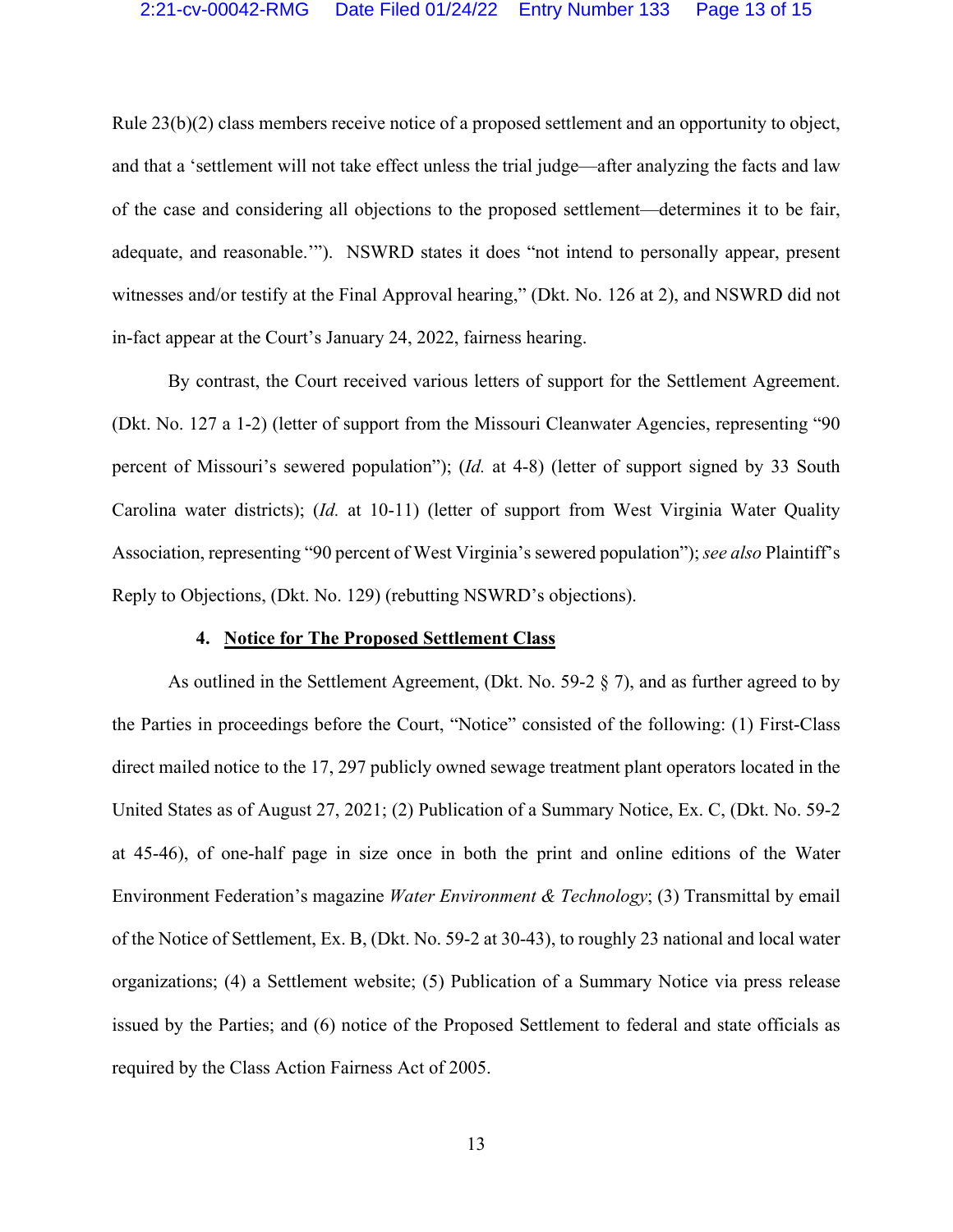## 2:21-cv-00042-RMG Date Filed 01/24/22 Entry Number 133 Page 14 of 15

As confirmed at the Court's January 24, 2022, hearing, Plaintiff satisfied all Notice requirements. *See* Declaration of Ross D. Murray Regarding Notice Dissemination and Publication, (Dkt. No. 123-6) (regarding first class direct mail and press release); Joint Declaration of Serra and Calamita, (Dkt. No. 123-2 ¶¶ 16-19); (*Id.* at 19) (email notice to wastewater/governmental associations); (*Id.* at 22) (copy of notice by publication in WE&T magazine); Charleston Wipes Settlement Website, http://charlestonwipessettlement.com (last viewed January 24, 2022).

#### 5. **Award of Attorneys' Fees and Costs**

 Regarding attorneys' fees and expenses in connection with this Rule 23(b)(2) settlement, Class Counsel has requested a total award of \$590,000.00—consisting of \$560,655.27 in attorneys' fees and \$ 29,344.73 in actual expenses (including Court costs). The Court received no objections to Class Counsel's request for this award. A review of the *Barber* factors that are discussed at length in the Plaintiff's motion, (Dkt. No. 123-1 at 25-30), demonstrates that the proposed award is reasonable and should be approved. With respect to the time and labor required, Plaintiffs' counsel invested over one thousand hours toward successful resolution of this action as between the Parties and the issues presented in the litigation were difficult and complex, as explained *supra*. Given the complexity of the factual and legal issues presented in this case, the preparation, prosecution, and settlement of this case required significant skill and effort on the part of Plaintiff's counsel. Accordingly, the Court grants Class Counsel's request for an award of attorneys' fees and costs.

#### **Conclusion**

For the reasons stated above, the Court **GRANTS** Plaintiff's motion for final approval of class action settlement and an award of attorneys' fees. (Dkt. No. 123).